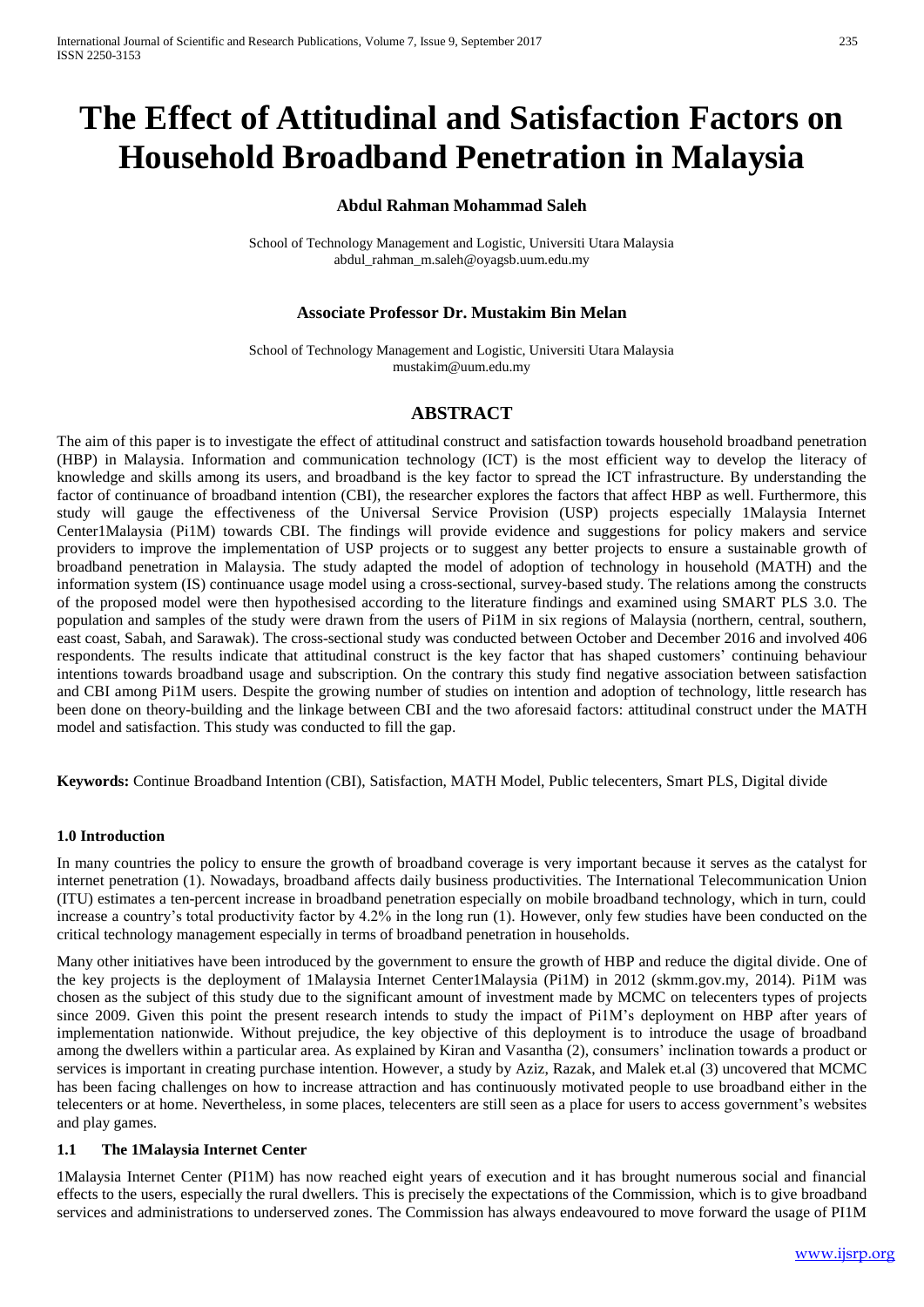every now and then. In 2013, they began presenting PI1M in urban territories, focusing on underserved areas and poor group, particularly by incorporating the debilitated and the groups who live in Individuals' Housing Project (PPR). Other than providing access to broadband services (4), Pi1M also offers ICT and entrepreneurship development trainings, and users can utilise other services such as printing, overlaying, photocopying at very minimum charges. Unfortunately, there is no recent study on the impact of Pi1M on any telecenter deployed by MCMC to the HBP. One study by Aziz et al. (3) find that telecenters have been focusing heavily on introducing the Internet and at certain extent, are still seen as places where children, teenagers, and youth access government's websites and play games only. Given these points, this study is considered necessary for policy makers to understand the factors that have influenced the usage and success of public telecentres in order to improve broadband penetration.

## **1.2 Household Broadband Penetration (HBP)**

Household broadband penetration (HBP) is an international index by International Telecommunication Union (ITU) (1) established with the objectives to gauge a country's broadband penetration rate. Eventhough HBP in Malaysia for 2015 already surpassed 71% and is on upward trend (5), surprisingly the rate in some states has significantly dropped and was inconsistent (Figure 1.1). This was notable in states with the lowest HBP, such as Perlis, Negeri Sembilan, and Terengganu, which marked a significant drop of 23% from end of June 2014 to further 39%, but increased to 57.3% at the end of 2016. In contrast, Putrajaya recorded the highest penetration among the states, with 96% of HBP in 2014 which increased to 98.5% in 2015, although a steep fall (61.9%) was noted at the end of 2016.



**Figure 1.1** The comparison of household broadband penetration for 1 year period from O2 2014 to O3 2016. (Source: Communication & Multimedia Pocketbook, www.skmm.gov.my, 2015)

As indicated by Prieger (6), the drop of household broadband penetration may be caused by a few factors, such as (1) the facility being too expensive, (2) low service quality, (3) inadequate service quality, or (4) users' lacking of exposure to computers. A number of studies were conducted on the initial use and adoption of information system (IS), but only a few focused on broadband penetration in households. In another study by Muraina (7), factors that determine broadband intention were uncovered. Niehaves and Plattfaut (8) found that the MATH model has more explanatory power  $(R^2)$  compared to UTAUT. Furthermore, Kim and Malhotra (9) argue that the adoption and the first use of any technology does not necessarily lead to the desired managerial outcome unless the use continues. Given these points, the present study will provide new knowledge with regard to the continuance of broadband intention model. The study hence set the following objectives:

- i. To investigate the relationship between attitudinal construct in MATH model and CBI among the users of public telecenters in Malaysia.
- ii. To investigate the relationship between satisfaction and CBI among the users of public telecenters in Malaysia.
- iii. To investigate the impact of the moderating factor of gender on CBI among the users of public telecenters in Malaysia.

# **Research Hypotheses**

Many studies have provided empirical evidence on the intention to use technology and several studies have also examined the use of the information system (IS) theories. Nevertheless, the issues were addressed in different perspectives thus have produced solutions only on some issues (7). As mentioned by Tan and Teo (10), the positive attitude of individuals will most likely form an intention to perform the behaviour. Accordingly, the present study will focus on the theoretical models of MATH and the IS continuance usage model as a foundation to the research.

# **1.3 Model of Adoption Technology in the Household (MATH)**

A considerable amount of literature has been published on the MATH model. Developed by Venkatesh and Brown (2001), the model proposes attitudinal, normative, and control constructs to predict people's intention to adopt technology in a household.

# **1.4 Attitudinal Construct**

The attitudinal construct consists of relative advantage (RA), utilitarian outcome (UO), hedonic outcome (HO), and service quality (SQ). The construct is one of the major determinants that create individuals' perceptions towards behaviour. The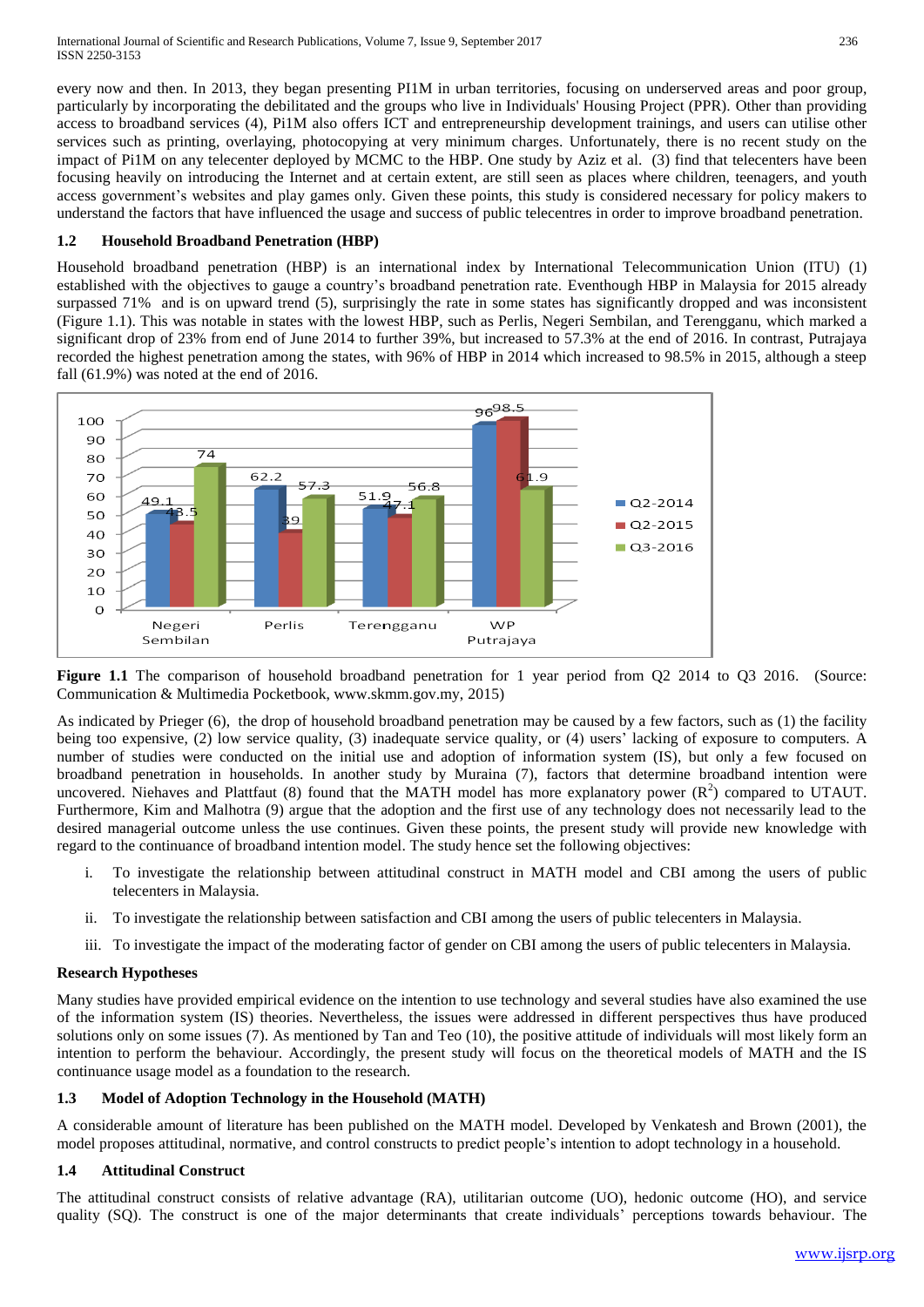International Journal of Scientific and Research Publications, Volume 7, Issue 9, September 2017 237 ISSN 2250-3153

acceptance and willingness to use broadband especially in low broadband penetration areas will determine the success of any applications or systems especially *e*-Government websites or portal. Therefore, it is crucial for the government to develop an excellent system, although the success is much influenced by the collaboration between government and the willingness of the citizens to use the technology (11). One study (12) proposes and validates relative advantage and other factors such as UO, HO, and SQ to determine the adoption of an innovation. Given these points, the following research question (RQ) and hypothesis are posited:

RQ1: What is the effect of attitudinal construct on the CBI among public telecenter users? H1: Attitudinal construct will have a positive relationship on CBI.

## **1.5 IS Continuance Usage Model**

It is believed that users are viewed as the central part of information system, therefore as suggested by Muraina (13), the determinant of both satisfaction and dissatisfaction of technology will determine the onward usage. The present study will use the model proposed by Muraina (14), which suggests that the factor of user satisfaction be a means of measuring the success of information system. Other studies by Jung, Chung, and Leue (15) mention that satisfaction is a critical measure of the success and effectiveness of information system. At the same time, Chen et al.  $(15 \text{ p.30})$  define satisfaction as "the degree to which one believes that an experience evokes positive feelings." Accordingly, the present study hypothesises the following linkage to answer the second RQ:

RQ2: What is the effect of satisfaction on the CBI of public telecenter users? H2: Satisfaction will have a positive relationship with CBI.

Therefore, this study adopts the research model as in Figure 2.3.

#### **1.6 Moderator**

Ooi et al. (17) suggest that future research include a moderating construct to examine the inter relationship among the adoption factors. Additionally, Rahman and Aziz (18) mention that demographic characteristics (such as age, income, gender, and race) are often assumed to have significant effects on consumers' perceptions. Nevertheless, the present research focuses only on gender due to the simpler analysis on categorical data for the moderating construct, and other demographic variables will need to be assessed further in future research. The research question and hypothesis of moderating effect are as follows:

RQ3: Does gender moderate the effect of attitudinal construct on CBI?

RQ4: Does gender moderate the effect of satisfaction to CBI?

H3a: Gender will moderate the effect of attitudinal construct on the CBI among public telecenters users.

H3b: Gender will moderate the effect of satisfaction on the CBI among public telecenters users.

Therefore based on the underpinning theory for this research, the following framework (Figure 2.1) is proposed.





## **Research Methodology**

Puspa and Ishi (19) state that an appropriate research design is crucial in determining an appropriate data collection method, such as type of data, data collection technique, and sampling methodology. In the present cross-sectional study, the data collection was performed only once in a determined period of time. Thirty–four self-administered questionnaires were used in a survey (20) form (Table 3). The questions were divided into two categories: (i) multiple choice questions that capture demographic variables such as age, gender, education, income and background of broadband usage; and (ii) a five-point Likert scale questions that were designed to address issues related to continue broadband intentions. The questionnaires were reviewed by six experts in academia and industries and minor improvements were made based on their feedback. A total of 1200 questionnaires were distributed nationwide, and in every region, four Pi1M centres were selected randomly and one-hundred questionnaires were given to the manager of each centre. The questionnaires were later given randomly to the respondents who are the registered users of the Pi1M. Weekly follow-ups were made to the Pi1M managers and the questionnaires were then collected after two months. A total of 406 completed questionnaires were received and 20 were excluded due to missing data. Ultimately a response rate of 36.5% was obtained, about the same result as Chin et.al (21). The collected data were then analysed using Smart PLS 3.0 for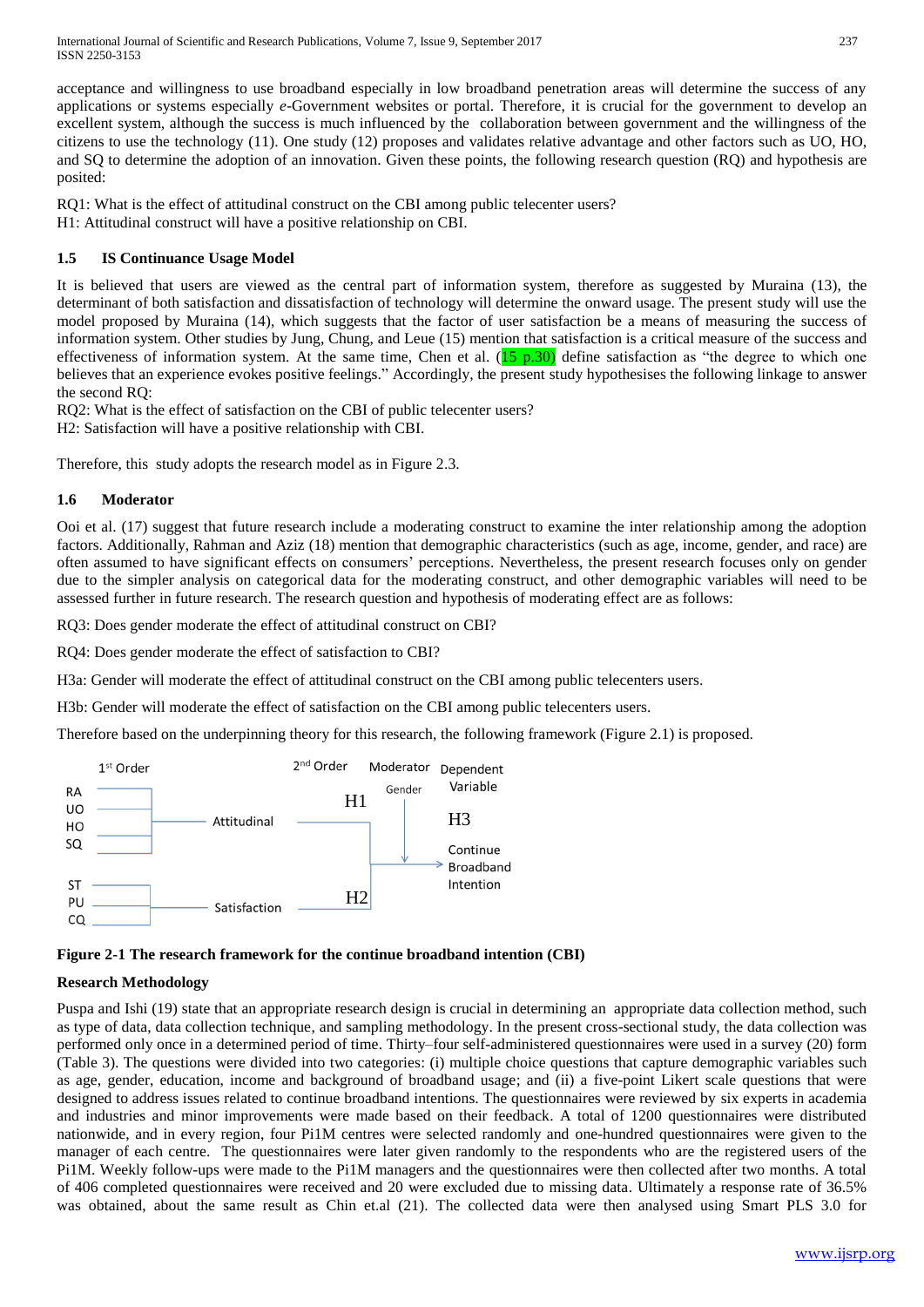International Journal of Scientific and Research Publications, Volume 7, Issue 9, September 2017 238 ISSN 2250-3153

measurement and structural model analysis. Smart PLS 3.0 was chosen because it makes minimal demands on the data distributions, sample size, and measurement of scales; in fact, this study was predictive in nature. Nowadays, the use of PLS path modelling is becoming more appropriate for real world applications and more advantageous for complex models in which the primary and crucial measures for data reliability was successfully performed.

## **Data Analysis and Results**

A total of 1200 questionnaires were distributed to twelve telecenters in six regions. Altogether, 406 responses were received hence representing a 33.8% ( $n = 406$ ) response rate. However, 20 samples with 20% missing data were removed from the analysis, leaving 386 samples. Among the respondents,  $61\%$  ( $n = 235$ ) are females and 31 % ( $n = 151$ ) are males and 39% ( $n =$ 149) are in the group of 17 to 24 years old and the least (6%) (*n* = 23) are the respondents between 44 to 55 years of age. In terms of education level, most of the respondents were undergraduate or have higher diploma  $(35%)$  ( $n = 136$ ) and postgraduates recorded the second highest  $(n = 83)$  and diploma holders were the least with 7%  $(n = 27)$ .

# **1.7 Convergent Validity**

The collected data were first analysed on the measurement model using Smart PLS as this was the crucial measures for evaluating data reliability. As illustrated in Figure 4.1, the latent constructs such as relative advantage (RA), utilitarian outcome (UO), hedonic outcome (HO), and service quality (SQ) that formed the second order construct (attitudinal) were measured. At the same time Content Quality (CQ) and Perceived Usefulness (PU) forming the second –order construct for Satisfactions. It is called second-order construct because it contains all indicators of its first-order subconstructs, and later, prediction of the model was made on the basis of the second-order construct Lowry and Gaskin (22). The first order construct was qualified to be conceptually explained before the hypothesising of the second-order construct. The modified path analysis (Figure 4.1) with a standardised loading of at least 0.5 (as stated by Bagozzi et. al [18,19]) demonstrates adequate support for convergent validity to ensure that only good items are carried over to the CFA stage of validation. The internal consistency of the model was measured by measuring the instrument's convergent validity, which consists of composite teliability (CR) and average variants extracted (AVE). The measurements were performed using Smart PLS 3.0.





The convergent validity results are shown in Table 4.1 where all items construct are above the minimum requirement, thus satisfy the reliability requirements as stated by Bhattacherjee et. al (13, 20). (The requirement is for the composite reliability to be greater than 0.70 and AVE greater than 0.50.)

## **1.8 Discriminant Validity**

The discriminant validity was tested using Fornel and Lacker criteria, and Heterotrait Monotrait Ratio (HTMT). Fornel and Lacker was assessed by comparing the correlations construct  $(R^2)$  and the square root of the AVE for each construct as illustrated in Table 4.2. A square root of the AVE greater than the correlation indicates an adequate Fornel and Lacker value for the discriminant validity.

## **Table 4.1** Convergent Validity

| -<br>struct<br>n<br>. | .tan<br>TICIII | --- -<br>. .<br> | --<br>$-1$<br>$\sim$ $\sim$ | .<br>,,<br><u>. на три</u><br>the contract of the contract of the contract of the contract of the contract of | __ |
|-----------------------|----------------|------------------|-----------------------------|---------------------------------------------------------------------------------------------------------------|----|
|                       |                |                  |                             |                                                                                                               |    |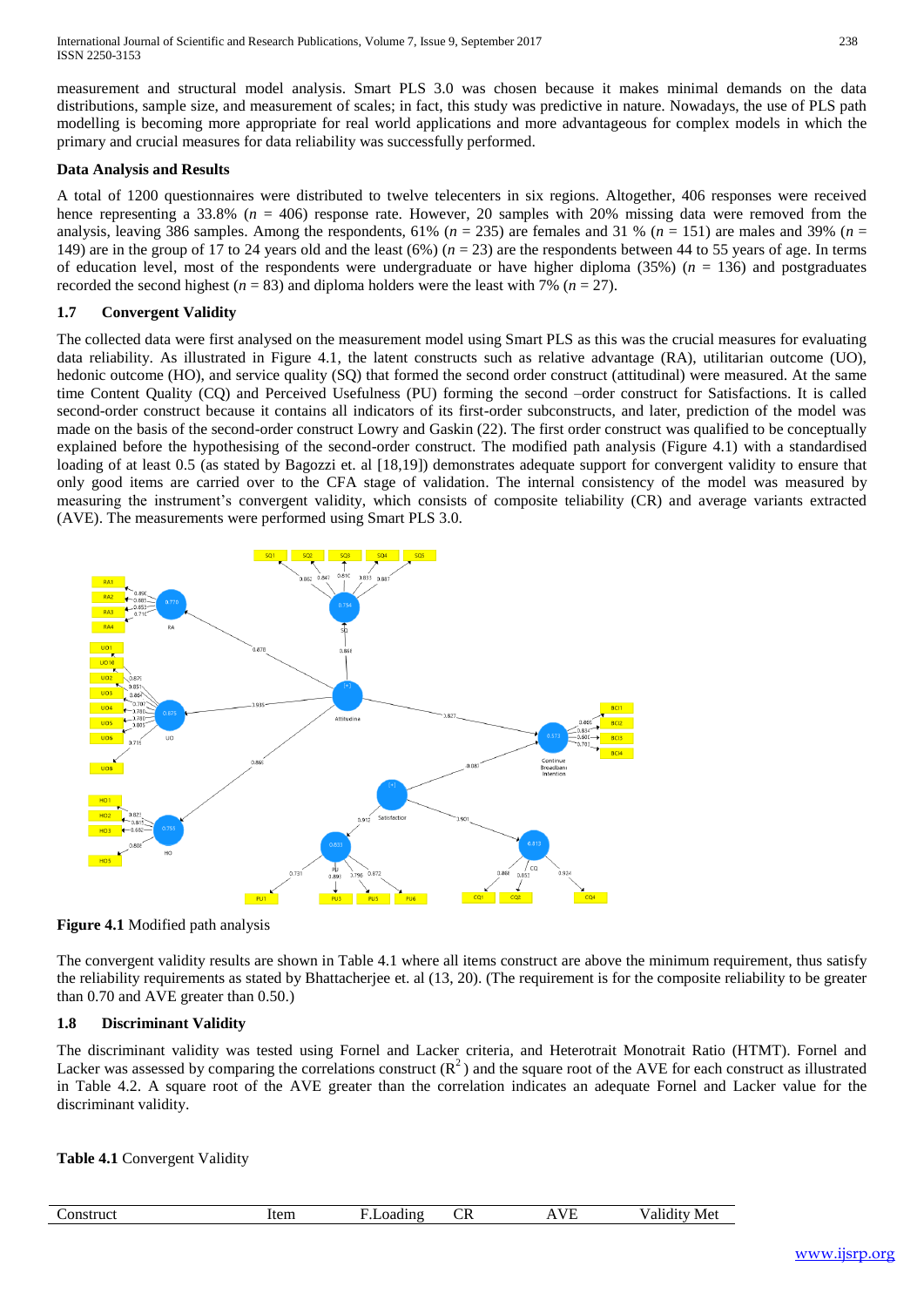International Journal of Scientific and Research Publications, Volume 7, Issue 9, September 2017 239 ISSN 2250-3153

|                              | Ist Order        |       |       |       |     |
|------------------------------|------------------|-------|-------|-------|-----|
| Continue Broadband Intention | BCI <sub>1</sub> | 0.869 | 0.842 | 0.576 | Yes |
|                              | BCI <sub>2</sub> | 0.834 |       |       |     |
|                              | BCI3             | 0.600 |       |       |     |
|                              | BCI4             | 0.703 |       |       |     |
| <b>Content Quality</b>       | CQ1              | 0.868 | 0.913 | 0.778 | Yes |
|                              | CQ <sub>2</sub>  | 0.853 |       |       |     |
|                              | CQ4              | 0.924 |       |       |     |
| <b>Hedonic Outcome</b>       | HO <sub>1</sub>  | 0.823 | 0.864 | 0.615 | Yes |
|                              | HO2              | 0.815 |       |       |     |
|                              | H <sub>O</sub> 3 | 0.682 |       |       |     |
|                              | HO <sub>5</sub>  | 0.808 |       |       |     |
| Perceived Usefulness         | PU1              | 0.731 | 0.895 | 0.681 | Yes |
|                              | PU <sub>3</sub>  | 0.893 |       |       |     |
|                              | PU <sub>5</sub>  | 0.796 |       |       |     |
|                              | PU <sub>6</sub>  | 0.872 |       |       |     |
| Relative Advantage           | RA1              | 0.890 | 0.903 | 0.701 | Yes |
|                              | RA <sub>2</sub>  | 0.885 |       |       |     |
|                              | RA3              | 0.853 |       |       |     |
|                              | RA4              | 0.710 |       |       |     |

**Table 4.1** (Continue)

| Construct              | Item             | F.Loading | <b>CR</b> | AVE   | Validity Met |
|------------------------|------------------|-----------|-----------|-------|--------------|
| <b>Service Quality</b> | SQ1              | 0.862     | 0.928     | 0.720 | Yes          |
|                        | SQ <sub>2</sub>  | 0.847     |           |       |              |
|                        | SQ <sub>3</sub>  | 0.810     |           |       |              |
|                        | SQ4              | 0.833     |           |       |              |
|                        | SQ <sub>5</sub>  | 0.887     |           |       |              |
| Utilitarian Outcome    | UO1              | 0.879     | 0.934     | 0.641 | Yes          |
|                        | <b>UO10</b>      | 0.851     |           |       |              |
|                        | U <sub>O</sub> 2 | 0.864     |           |       |              |
|                        | UO <sub>3</sub>  | 0.707     |           |       |              |
|                        | U <sub>O</sub> 4 | 0.780     |           |       |              |
|                        | UO <sub>5</sub>  | 0.780     |           |       |              |
|                        | U <sub>06</sub>  | 0.805     |           |       |              |
|                        | UO <sub>8</sub>  | 0.719     |           |       |              |
|                        | 2nd Order        |           |           |       |              |
| Attitudinal            | <b>RA</b>        | 0.878     | 0.959     | 0.529 | Yes          |
|                        | HO               | 0.869     |           |       |              |
|                        | U <sub>O</sub>   | 0.935     |           |       |              |
|                        | SQ               | 0.868     |           |       |              |
| Satisfaction           | PU               | 0.912     | 0.927     | 0.560 | Yes          |
|                        | CQ               | 0.901     |           |       |              |

Further analysis of HTMT was done to indicate discriminant validity. According to Henseler et.al (21), HTMT and discriminant validity are valid if the HTMT does not exceed 0.9 as shown in Table 4.3, or else one can conclude lack of discriminant validity on the measurement model. Therefore as a conclusion this measurement model demonstrated adequate convergent and discriminant validity.

**Table 4.2** Discriminant Validity: Fornel and Lacker Criterion

|    | CQ    | HO    | PU | RA | SQ | UO |
|----|-------|-------|----|----|----|----|
| CQ | 0.882 |       |    |    |    |    |
| HO | 0.583 | 0.784 |    |    |    |    |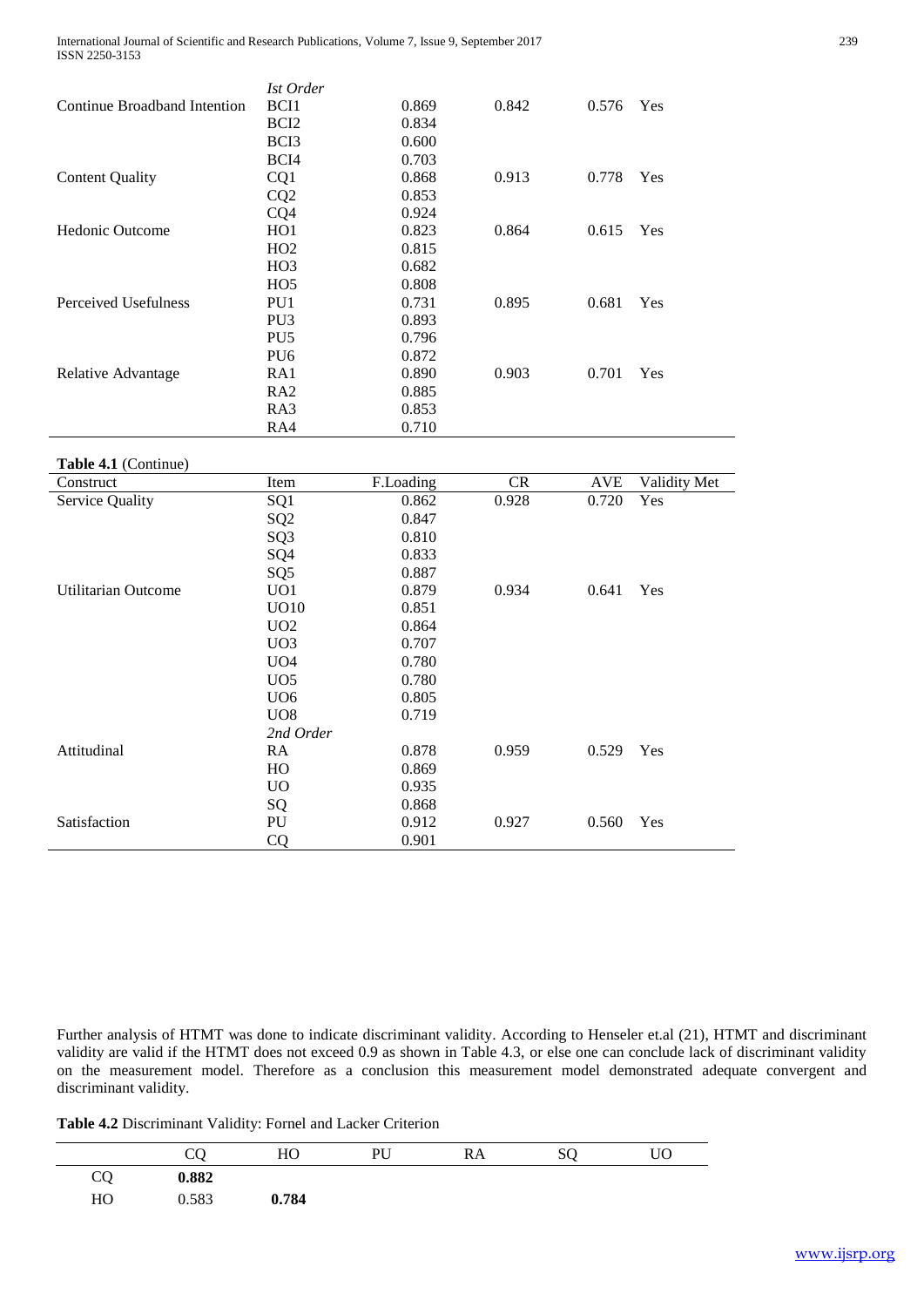International Journal of Scientific and Research Publications, Volume 7, Issue 9, September 2017 240 ISSN 2250-3153

| PU | 0.706 | 0.619 | 0.825 |       |       |     |
|----|-------|-------|-------|-------|-------|-----|
| RA | 0.567 | 0.734 | 0.665 | 0.838 |       |     |
| SQ | 0.743 | 0.676 | 0.697 | 0.704 | 0.848 |     |
| UO | 0.699 | 0.77  | 0.766 | 0.743 | 0.718 | 0.8 |

*Note: The diagonal values (bolded) are square root of AVE; off diagonal is correlation among the first order construct* 

**Table 4.3** Discriminant Validity: Heterotrait Monotrait Ration (HTMT)

|           | CQ    | HO    | PU    | RA    | <sub>SO</sub> | U <sub>O</sub> |
|-----------|-------|-------|-------|-------|---------------|----------------|
| CQ        |       |       |       |       |               |                |
| HO        | 0.671 |       |       |       |               |                |
| PU        | 0.826 | 0.708 |       |       |               |                |
| RA        | 0.661 | 0.831 | 0.79  |       |               |                |
| SQ        | 0.838 | 0.757 | 0.79  | 0.79  |               |                |
| <b>UO</b> | 0.774 | 0.84  | 0.862 | 0.836 | 0.77          |                |

#### **1.9 Hypothesis Testing**

This study utilised standardised estimates for all the hypothesised paths. The findings show that the attitudinal factor has positive influence and significant result ( $\beta = 0.827$ ,  $t = 13.142$ ,  $p < 0.05$ ) on continuance of broadband intention (CBI). However, satisfaction has negative influence but insignificant result of  $(\beta = -0.087, t = 1.327)$  towards CBI (lesser that the minimum requirement of T-value 1.645). Further analysis on attitudinal with effect size of  $f^2 = 0.491$  reflects a large effect size on continuance of broadband intention. Among the attitudinal factors, UO ( $Q^2$  = 0.514) gives the highest effect and HO ( $Q^2$  = 0.410) the lowest. As for the effect of satisfaction, CQ recorded a higher value ( $Q^2 = 0.586$ ) compared to perceived usefulness. Summary of the bootstrapping results are shown in Table 4.4.

**Table 4.4** Summary of Result for Hypothesis Testing using PLS Algorithm and Bootstrapping

| Path Coefficient    | Beta     | <b>Standard Deviation</b><br>(STDEV) | T Statistics<br>(IO/STDEVI) | P Values | Significant |
|---------------------|----------|--------------------------------------|-----------------------------|----------|-------------|
| Attitudinal -> CBI  | 0.827    | 0.063                                | 13.142                      | 0.000    | Yes         |
| Satisfaction -> CBI | $-0.087$ | 0.065                                | 1.327                       | 0.185    | No          |

#### **1.10 Moderating Effect Gender**

The moderating analysis of this study found that gender moderates the effect of attitudinal and satisfaction factors on CBI. Figure 4.2 shows the weakening effect of the moderators on the two independent variables. The effect size of the moderating factors to attitudinal is medium ( $f^2 = 0.345$ ), and a very small moderating effect of gender was noted on satisfaction ( $f^2 = 0.002$ ). The overall moderating factor of gender strengthens the effects for both attitudinal and satisfaction when the value of  $R^2$  improved from 0.573 to 0.645.



**Figure 4.2** Moderating effects of gender on attitudinal and satisfaction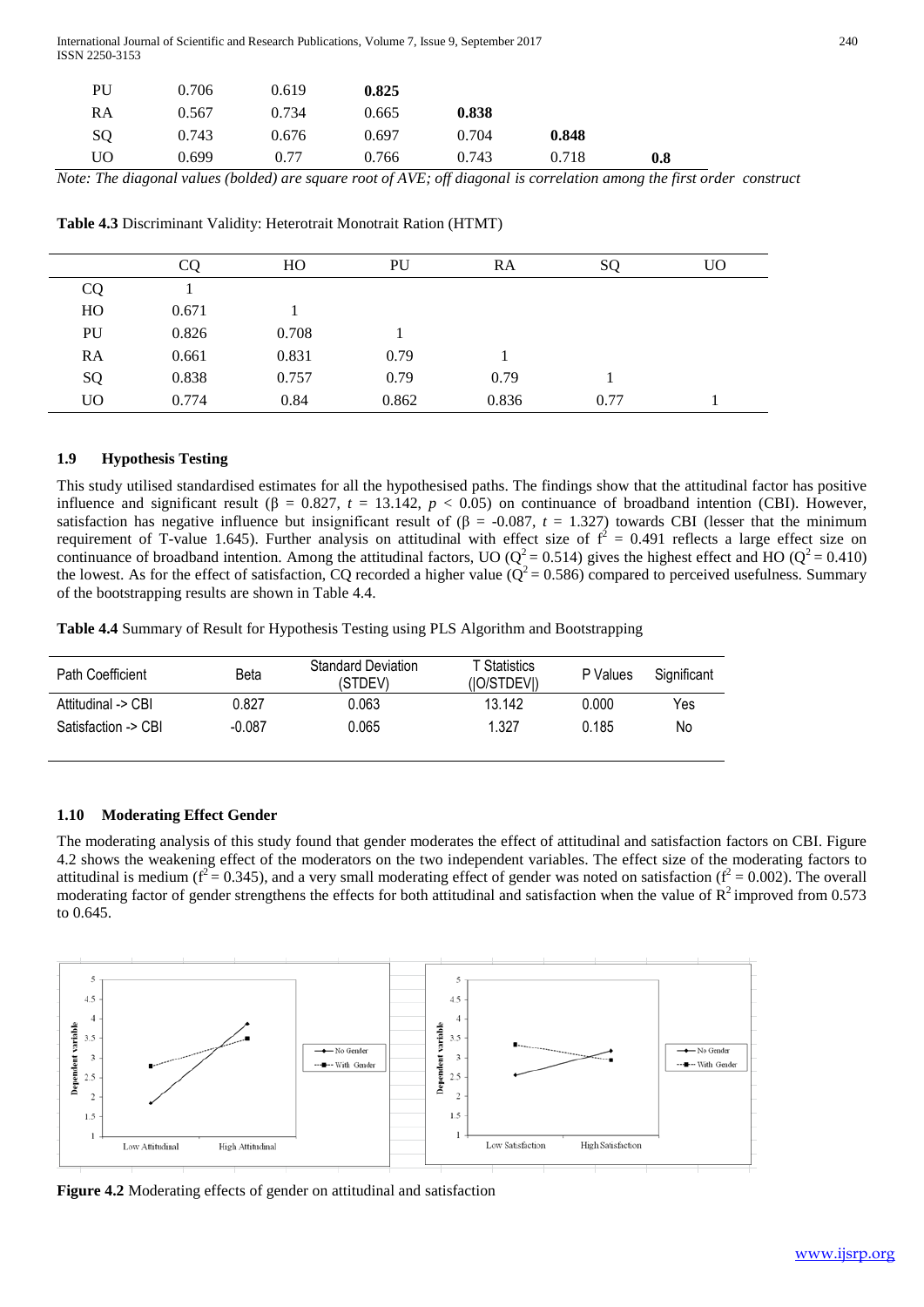#### **CONCLUSIONS**

By adapting the MATH model, the present research investigates the roles of some factors towards the continuance of broadband intention (CBI) among the users. The results were obtained by using Smart PLS 3.0 and the findings reveal that the second order construct of attitudinal factor is significant, whereas satisfaction is not. The findings also attest that among the attitudinal factors, utilitarian outcome is the most important factor that policy makers and service providers need to focus on in order to ensure the sustainable growth of household broadband penetration in Malaysia. In fact, the deployment of broadband across many countries is a continuing effort, therefore the findings attest that policy makers also need to focus on the quality of the content. It needs to be updated from time to time especially on the benefits of the broadband and what it can offer. This study also find that gender factor plays an important role towards CBI where it had significantly moderate the effect towards CBI especially on attitudinal construct. The adoption of new technologies in households is always a complex process (26), but from time to time the diffusion of broadband has attracted unprecedented attention in the research and political community.

#### **Acknowledgment**

We would like to thank School of Technology Management and Logistic, UUM especially to my supervisor Prof. Madya Dr Mustakim Melan and my co-supervisors for their insights, suggestions, and thoughtful review of this paper. My gratitude to my PhD friends Mr. Nasir Abd Jalil and Mr. Mohd Radhi especially during the data collection and compilation activities.

#### **Reference**

- 1. International Telecommunication Union. ICT Facts and Figures [Internet]. 2015 [cited 2016 May 30]. Available from: https://www.itu.int/en/ITU-D/Statistics/Documents/facts/ICTFactsFigures2015.pdf
- 2. Kiran P, Vasantha S. Transformation of consumer attitude through social media towards purchase intention of cars. Indian Journal of Science and Technology. 2016;9(21).
- 3. Aziz J, Razak NA, Malek JA, M.N NF, Amir Z. Community broadband: Towards education for all. Proceedings of the 8th WSEAS International Conference on Education and Educational Technology, EDU '09. 2009;248–52.
- 4. SKMM. Universal Service Provision Annual Reports [Internet]. 2014. p. 1–65. Available from: http://skmm.gov.my/skmmgovmy/media/General/pdf/SKMM-USP-2014.pdf
- 5. MCMC. Annual Report Universal Service Provision 2015 [Internet]. 2015 [cited 2016 Jul21]. Available from: https://www.skmm.gov.my/skmmgovmy/media/General/pdf/MCMC

\_USP\_Report\_2015\_bi.pdf

- 6. Prieger JE. The broadband digital divide and the economic benefits of mobile broadband for rural areas. Telecommunications Policy. 2013;37(6–7):483–502.
- 7. Muraina ID, Osman WRBS, Ahmad A. The roles of some antecedents of broadband user behavioural intention among students in the rural areas through PLS-SEM. American Journal of Applied Sciences. 2015;12(11):820–9.
- Niehaves B, Plattfaut R. Internet adoption by the elderly: employing IS technology acceptance theories for understanding the age-related digital divide. European Journal of Information Systems. 2014;23(6):708–26.
- 9. Kim SS, Malhotra NK. A Longitudinal Model of Continued IS Use: An Integrative View of Four Mechanisms Underlying Postadoption Phenomena. Management Science. 2005;51(5):741–55.
- 10. Tan M, Teo TSH. Factors Influencing the Adoption of Internet Banking. Journal of the Association for Information Systems. 2000;1(1):1–44.
- 11. Jayashree S, Salehi F, Abdollahbeigi B, Agamudainambi Malarvizhi C. Factors Influencing Intention to use E-Government Services among Iran Citizens. Indian Journal of Science and Technology. 2016;9(34).
- 12. Choudrie J, Dwivedi YK. Investigating Factors Influencing Adoption of Broadband in the Household. Journal of Computer Information Systems. 2006;47(4):25–34.
- 13. Lenka U, Suar D, Mohapatra PKJ. Soft and Hard Aspects of Quality Management Practices Influencing Service Quality and Customer Satisfaction in Manufacturing-oriented Services. Global Business Review. 2010;11(1):79–101.
- 14. Muraina ID. The Factors That Contribute to the Continuous Usage of Broadband Technologies among Youth in Rural Areas: A Case of Northern Region of Malaysia. Universiti Utara Malaysia; 2015.
- 15. Jung T, Chung N, Leue MC. The determinants of recommendations to use augmented reality technologies: The case of a Korean theme park. Tourism Management. 2015;49:75–86.
- 16. Chen CF, Chen FS. Experience quality, perceived value, satisfaction and behavioral intentions for heritage tourists. Tourism Management. 2010;31(1):29–35.
- 17. Ooi K-B, Sim J-J, Yew K-T, Lin B. Exploring factors influencing consumers' behavioral intention to adopt broadband in Malaysia. Computers in Human Behavior. 2011;27(3):1168–78.
- 18. Rahman, Aziz. Service quality and behavioural intentions in broadband services selection. Marketing Intelligence & Planning. 2014;
- 19. Puspitasari L, Ishii K. Digital divides and mobile Internet in Indonesia: Impact of smartphones. Telematics and Informatics. 2016;33(2):472–83.
- 20. Khatibi V, Mohebbi S, Keramati A. An integrated model of technological and behavioral perspectives for household internet adoption: An empirical study on iranian communities. Vol. 194 CCIS, International Conference on Digital Enterprise and Information Systems, DEIS 2011. Industrial Engineering Department, Faculty of Engineering, University of Tehran, P.O. Box 11365-4563, Tehran, Iran; 2011. p. 653–66.
- 21. Chin Wei C, Siong Choy C, Kuan Yew W. Is the Malaysian telecommunication industry ready for knowledge management implementation? Journal of Knowledge Management. 2009;13(1):69–87.